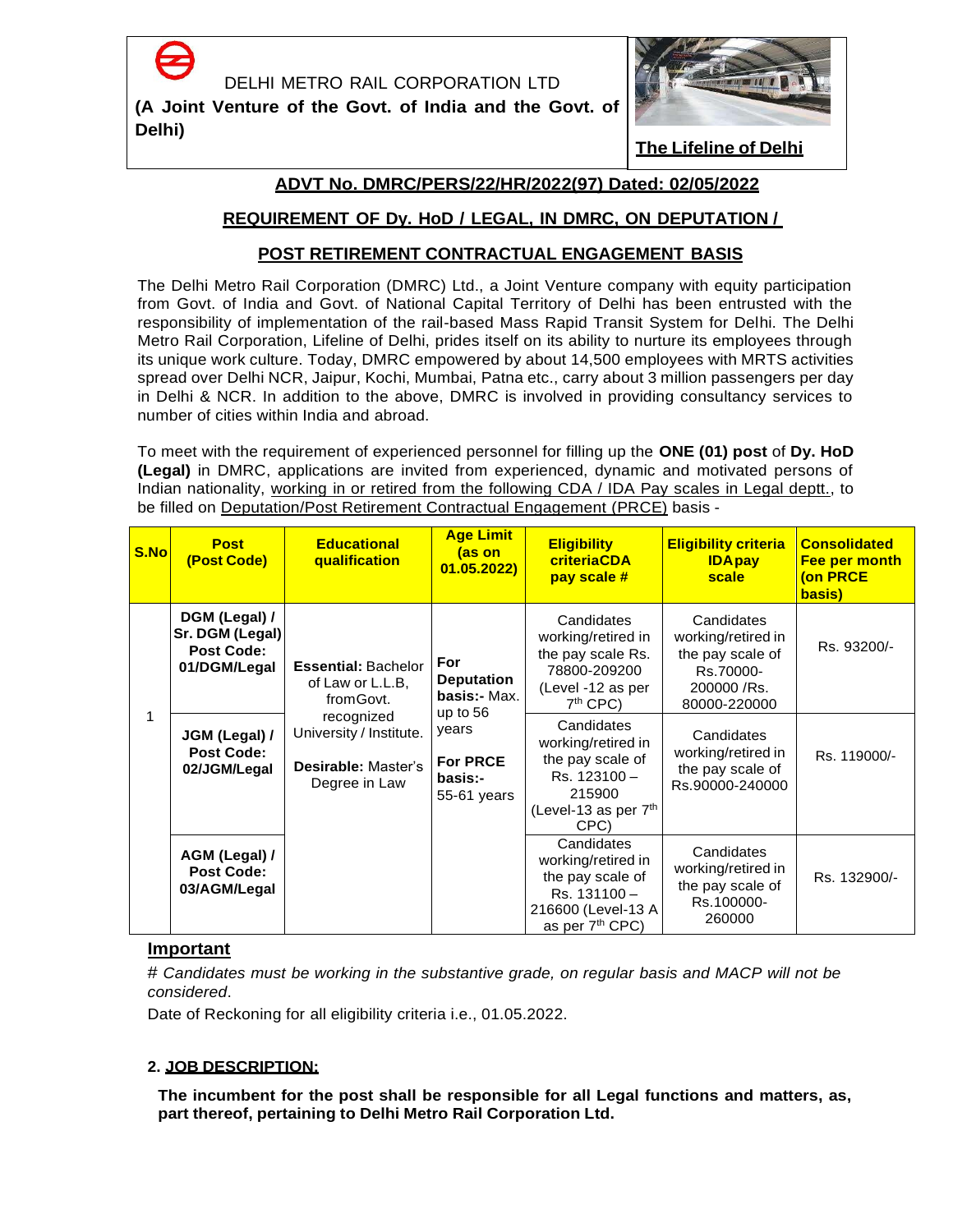#### **3. SELECTION PROCESS:**

The selection methodology will comprise of Personal Interview. The selection process would judge different facets of knowledge, skills, experience, expertise, aptitude and physical ability. The candidates will be shortlisted for interview, based on their eligibility / relevant work experience, in the ratio of 1:5, subject to availability of candidates.

#### **4. PAY AND EMOLUMENTS:**

## **i) For candidate selected on Deputation basis-**

The selected candidate shall continue to draw parent department pay, plus deputation allowance, as applicable under the Govt. of India rules.

#### **ii) For candidates selected on PRCE Basis-**

The selected candidate shall be eligible for a consolidated fee of-

- a) Rs. 93,200/- per month for the post of DGM/Sr. DGM.
- b) Rs. 1,19,000/- per month for the post of JGM.
- c) Rs. 132,900/- per month for the post of AGM.

The emoluments are in terms of extant rules of DMRC. The substantive status of the candidate shall be considered. The consolidated fee for candidates working / retired, at higher Grade, will be restricted to the emoluments as mentioned above.

#### **5. SCHEDULE OF SELECTION:**

- i. Last date of receipt of duly filled in application (along with relevant documents) through Speed post OR email is 24/05/2022. Incomplete applications or applications received after the due date will be summarily rejected. DMRC shall not be responsible for loss / delay in post.
- ii. The list of shortlisted candidates shall be uploaded on DMRC website in the **First week** of June 2022 (tentatively) and interview will be held in the **Third** week of June, 2022through online mode (tentatively) (Complete details will be displayed on DMRC website).
- iii. No separate communication, by post/email, will be sent to candidates individually. Candidates are required to go through the instructions / schedule for interview displayed on DMRC website and appear for the interview, accordingly along with original copies of testimonials.
- iv. The final result will be declared **by last** week of June, 2022. (Tentatively).

Eligible and willing candidates for the aforesaid post may apply as per the application format at Annexure-I. The candidate must enclose all relevant proof /documents in support of qualification, experience, pay and pay scale.

The candidates presently employed in Central Govt. or Central Public-Sector Undertaking (CPSUs) should send their application through proper channel along with the copies of APARs for the last five years, Vigilance and D&AR clearance, so as to reach the under mentioned address / email id, by the stipulated date. The applications received after the due date will be summarily rejected.

The duly filled in application form should be sent in an envelope super scribing the Name of Post on the cover prominently, latest by 24/05/2022, through Speed Post to the following address OR email the scanned copy of duly filled in Application Form, along with scanned copies of all other sought documents (as stated in the Application Form) to [dmrc.project.rectt@gmail.com](mailto:dmrc.project.rectt@gmail.com) by writing the Advt. No. in the subject of email:

> **Executive Director (HR) Delhi Metro Rail Corporation Ltd Metro Bhawan, Fire Brigade Lane, Barakhamba Road, New Delhi.**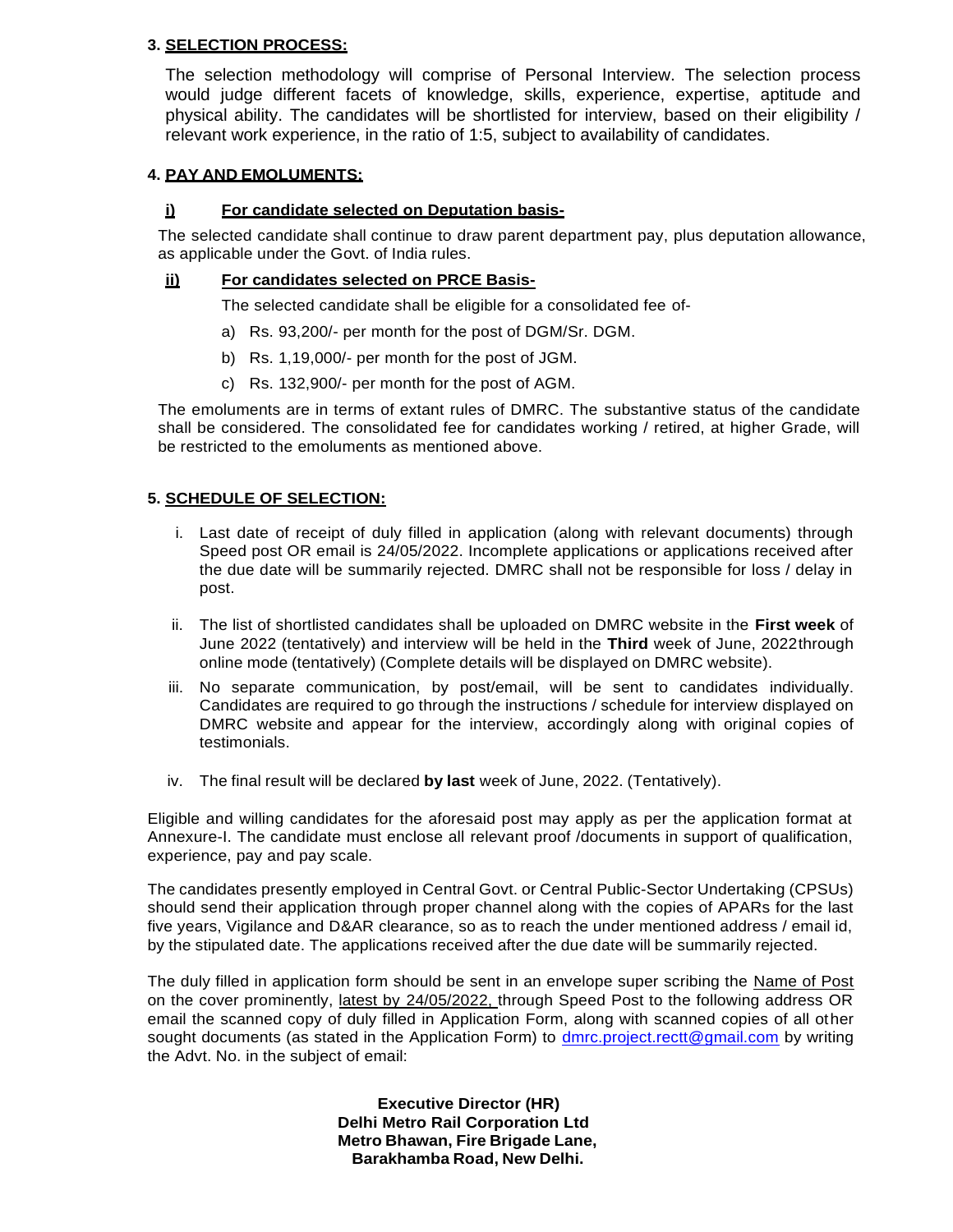

# **ADVT. No. DMRC/PERS/22/HR/2022(97)**

# **ANNEXURE I**

**AFFIX A RECENT PASSPORT SIZE SELF ATTESTED PHOTOGRAPH**

## **DMRC APPLICATION FORMAT**

|                | (TO BE FILLED IN CAPITAL LETTERS BY THE APPLICANT IN HIS/HER OWN HANDWRITING) |                                   |  |                 |             |
|----------------|-------------------------------------------------------------------------------|-----------------------------------|--|-----------------|-------------|
| S.No           | <b>DETAILS</b>                                                                | <b>PARTICULARS</b>                |  |                 |             |
| <b>1A</b>      | <b>POST NAME</b>                                                              |                                   |  |                 |             |
| B              | <b>POST CODE</b>                                                              |                                   |  |                 |             |
| С              | <b>TYPE OF ENGAGEMENT (Please tick</b>                                        | <b>DEPUTATION/ PRCE BASIS</b>     |  |                 |             |
|                | one option)                                                                   |                                   |  |                 |             |
| $\mathbf{2}$   | <b>APPLICANT's NAME (Sh./Smt./Ms.)</b>                                        |                                   |  |                 |             |
| 3              | <b>FATHER's / HUSBAND's NAME (Sh.)</b>                                        |                                   |  |                 |             |
| 4              | DATE OF BIRTH (dd/mm/yyyy)                                                    |                                   |  |                 |             |
| 5              | AGE as on 01/05/2022                                                          | <b>MONTHS</b><br><b>YEARS</b>     |  |                 | <b>DAYS</b> |
|                |                                                                               |                                   |  |                 |             |
|                |                                                                               |                                   |  |                 |             |
| 6              | <b>CORRESPONDENCE ADDRESS</b>                                                 |                                   |  |                 |             |
|                |                                                                               |                                   |  |                 |             |
|                |                                                                               | <b>STATE:</b>                     |  | <b>PINCODE:</b> |             |
| $\overline{7}$ | <b>CONTACT NUMBER WITH STD CODE</b>                                           |                                   |  |                 |             |
| 8              | <b>MOBILE NUMBER</b>                                                          |                                   |  |                 |             |
| 9              | <b>EMAIL ID</b>                                                               |                                   |  |                 |             |
| 10             | <b>CATEGORY (SC/ST/OBC/GENERAL)</b>                                           |                                   |  |                 |             |
| 11             | Date of retirement (if apply on PRCE                                          |                                   |  |                 |             |
|                | basis)                                                                        |                                   |  |                 |             |
|                |                                                                               |                                   |  |                 |             |
| 12             |                                                                               | <b>EDUCATIONAL QUALIFICATIONS</b> |  |                 |             |
|                |                                                                               |                                   |  |                 |             |

|              | Qualification                                       | <b>Particulars</b><br>(Name of degree) | <b>Subject</b> | Institute /<br><b>University</b> | $%$ or<br><b>CGPA</b> | <b>Passing</b><br>Year |
|--------------|-----------------------------------------------------|----------------------------------------|----------------|----------------------------------|-----------------------|------------------------|
| A            | LL.B                                                |                                        |                |                                  |                       |                        |
| B            | <b>PROFESSIONAL</b>                                 |                                        |                |                                  |                       |                        |
| $\mathsf{C}$ | <b>POST</b><br><b>GRADUATION /</b><br><b>OTHERS</b> |                                        |                |                                  |                       |                        |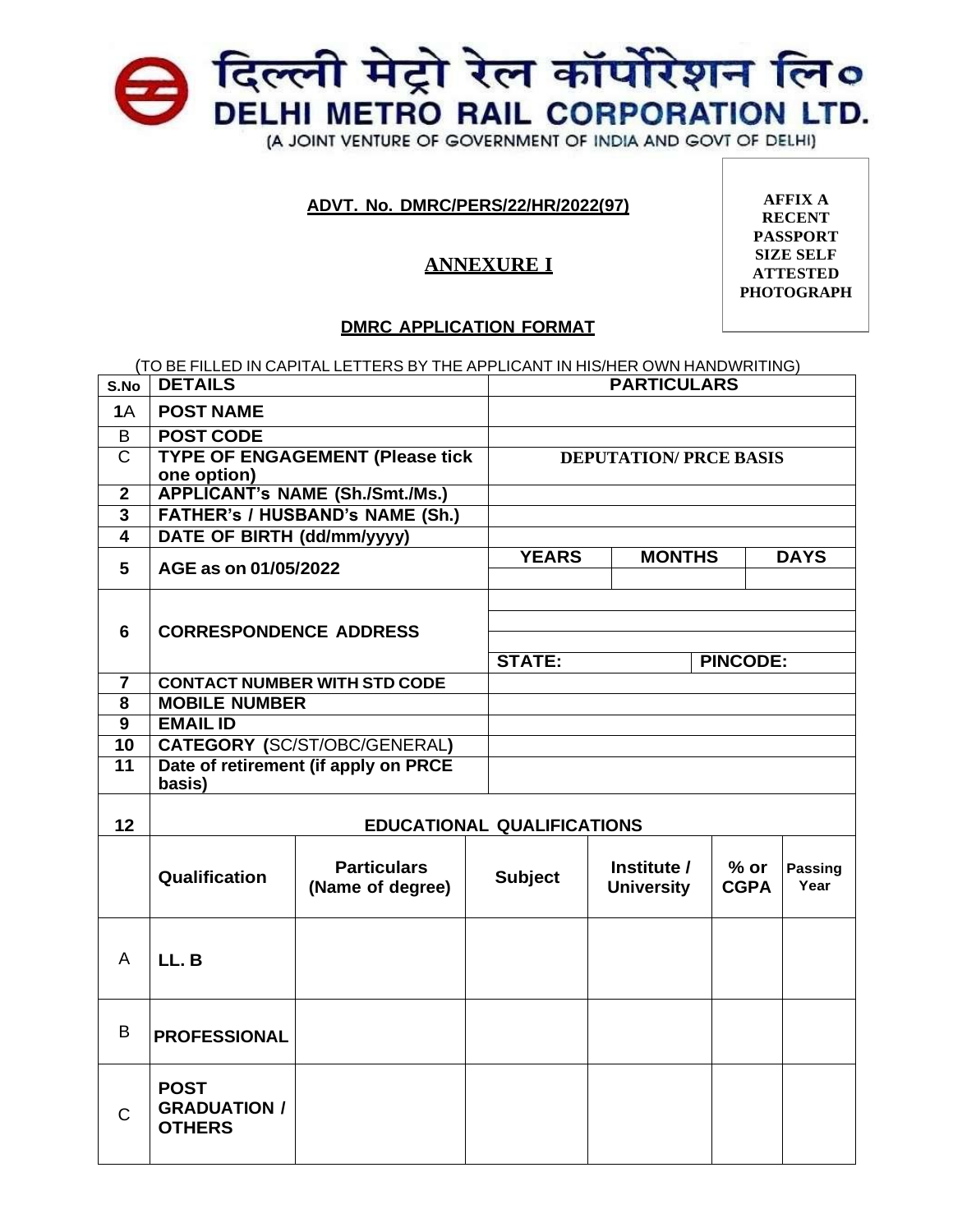| 13             | WORK EXPERIENCE (AS ON 01/05/2022)<br>(FILL ONLY THE APPLICABLE COLUMN)                                                                                                                                                                  |  |                                                |               |                        |             |  |
|----------------|------------------------------------------------------------------------------------------------------------------------------------------------------------------------------------------------------------------------------------------|--|------------------------------------------------|---------------|------------------------|-------------|--|
| I.             | <b>TOTAL WORK EXPERIENCE</b>                                                                                                                                                                                                             |  |                                                | <b>YEARS</b>  | <b>MONTHS</b>          | <b>DAYS</b> |  |
| A              | DATE OF LAST PASSED REGULAR<br><b>EXAMINATION (DD/MM/YYYY)</b>                                                                                                                                                                           |  |                                                |               |                        |             |  |
| B              | DATE OF JOINING FIRST REGULAR                                                                                                                                                                                                            |  |                                                |               |                        |             |  |
|                | <b>JOB (DD/MM/YYYY)</b>                                                                                                                                                                                                                  |  | <b>IF YES, DETAILS OF EXPERIENCE</b>           |               |                        |             |  |
| $\mathbf{II}$  | FOR APPLICANT in CDA / IDA SCALE (Complete details of service / position held<br>since joining) (separate sheet may be attached, if necessary)<br>(Tick the applicable pay scale type - CDA/IDA and mention the full pay scale<br>below) |  |                                                |               |                        |             |  |
|                | Pay Scale<br>Organization<br><b>Post Held</b><br>(IDA / CDA)<br><b>Name</b>                                                                                                                                                              |  | Period (From -<br>$To)$ dd/mm/yy -<br>dd/mm/yy |               | <b>Job Profile</b>     |             |  |
| A              |                                                                                                                                                                                                                                          |  |                                                |               |                        |             |  |
| B              |                                                                                                                                                                                                                                          |  |                                                |               |                        |             |  |
| $\mathsf{C}$   |                                                                                                                                                                                                                                          |  |                                                |               |                        |             |  |
| D              |                                                                                                                                                                                                                                          |  |                                                |               |                        |             |  |
| $\mathbf{III}$ | WORKING IN CDA / IDA PAY SCALE, AS<br>MENTIONED IN THE ELIGIBILITY CRITERIA,<br>IN THE ADVT.                                                                                                                                             |  |                                                |               | YES/NO                 |             |  |
| <b>IVa</b>     | <b>WORKING IN THE LEGAL DEPARTMENT</b>                                                                                                                                                                                                   |  |                                                | <b>YES/NO</b> |                        |             |  |
| b              | NO. OF YEARS OF WORKING IN THE LEGAL<br>DEPTT. OF PRESENT EMPLOYER                                                                                                                                                                       |  |                                                |               |                        |             |  |
| C              | TOTAL NO. OF YEARS OF EXPERIENCE<br>WORKING IN LEGAL DEPTT. OF GOVT. /<br><b>PSU</b>                                                                                                                                                     |  |                                                |               |                        |             |  |
| $\mathbf{V}$   | BREIF DESCRIPTION OF THE WORK EXPERIENCE                                                                                                                                                                                                 |  |                                                |               |                        |             |  |
|                |                                                                                                                                                                                                                                          |  |                                                |               |                        |             |  |
| 14             | WHETHER ANY CONVICTION (by court of Law) /<br>PUNISHMENT/PENALTY (due to disciplinary<br>YES/NO<br>action by employer) WAS AWARDED TO<br><b>APPLICANT IN LAST 10 YEARS</b>                                                               |  |                                                |               |                        |             |  |
|                | IF YES, DETAILS OF CASE                                                                                                                                                                                                                  |  |                                                |               | Enclose Separate sheet |             |  |
| 15             | WHETHER ANY CASE IS PENDING IN THE<br>YES/NO<br>COURT OF LAW OR ANY DISCIPLINARY<br><b>ENQUIRY IS GOING ON, AGAINST APPLICANT</b>                                                                                                        |  |                                                |               |                        |             |  |
|                | IF YES, DETAILS OF ENQUIRY<br>Enclose Separate sheet                                                                                                                                                                                     |  |                                                |               |                        |             |  |
| 16             | <b>CURRENT</b><br>NOC FROM<br><b>EMPLOYER</b><br><b>ENCLOSED</b>                                                                                                                                                                         |  |                                                |               | YES/NO                 |             |  |
| 17             | VIGILANCE & D&AR STATUS<br><b>FROM</b><br><b>CURRENT EMPLOYER ENCLOSED</b>                                                                                                                                                               |  |                                                |               | YES/NO                 |             |  |